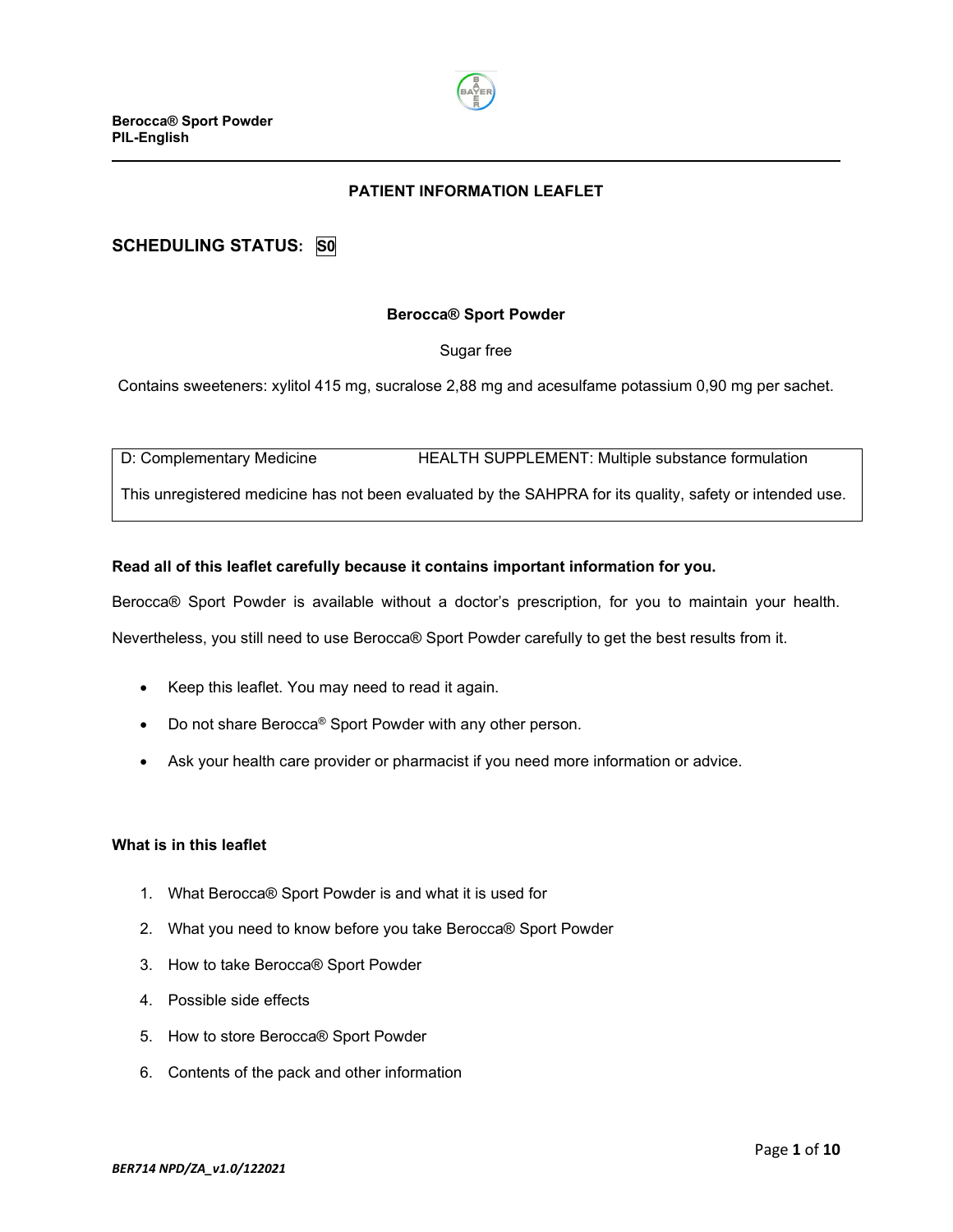

#### **1. What Berocca® Sport Powder is and what it is used for.**

Berocca® Sport Powder is a health supplement and a multiple substance formulation. **Berocca® Sport**

#### **Powder is used for:**

- **Reducing tiredness and fatigue**: Contains vitamins B<sub>6</sub> and B<sub>12</sub>, plus vitamin C, which can help reduce tiredness & fatigue,
- **Supporting electrolyte balance:** Electrolytes play an important role in your body, such as supporting nerve & muscle function – electrolytes are lost in sweat, so it is important to replenish them. Berocca® Sport Powder contains magnesium to support electrolyte balance,
- **Helping you feel energised**: Contains vitamins  $B_1$  and  $B_2$  that contribute to normal energy metabolism,
- **Supporting your muscles**: Contains magnesium, which contributes to your muscle function,
- **Helps to improve your focus**: Contains caffeine, which temporarily promotes alertness and wakefulness - providing you with a mental boost,
- **Temporarily assist to increase mental activity,**
- **Contribute to normal psychological function.**

Berocca® Sport Powder works by enhancing mental and physical performance through the action of caffeine, vitamins and minerals on the basic metabolic processes.

#### **2. What you need to know before you take Berocca® Sport Powder**

#### **Do not take Berocca® Sport Powder**

- If you are hypersensitive (allergic) to the active ingredients or any of the other ingredients of Berocca® Sport Powder (listed in section 6).
- If you are taking it in combination with ephedrine, ephedra or other stimulants.
- If you have been told that you have an intolerance to some sugars, you should not take Berocca® Sport Powder.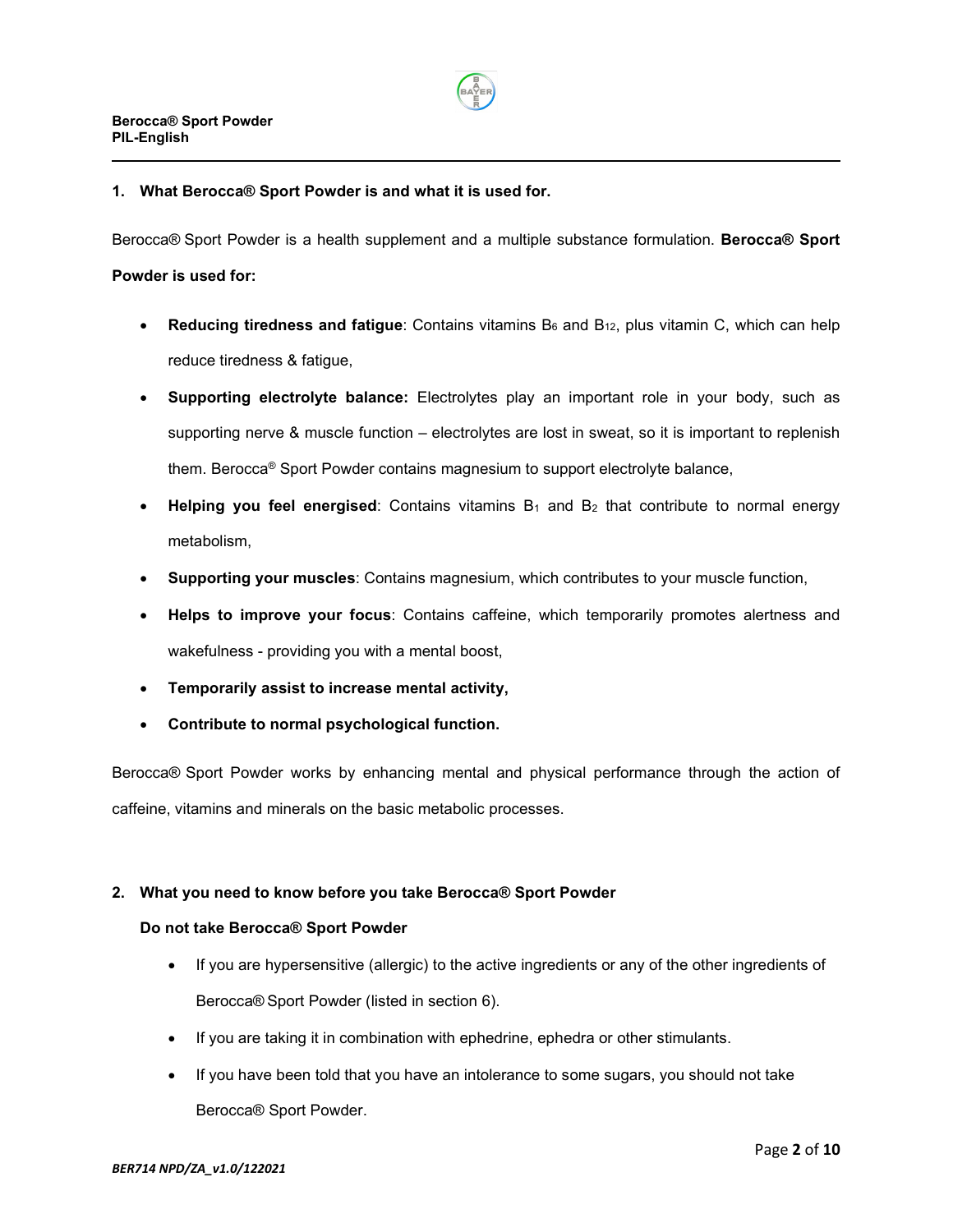

- If you are under 18 years of age.
- If you are pregnant or breastfeeding.

#### **Warnings and precautions**

Take special care with Berocca® Sport Powder

- Contains 75 mg of caffeine per sachet. Instant coffee contains approximately 80 mg of caffeine.
- Consult a registered healthcare professional if you
	- o are taking any other medicine (such as lithium) including chronic, complementary or traditional medicines; or
	- $\circ$  have high blood pressure, glaucoma, and/or detrusor instability (overactive bladder syndrome).
- Consumption with other medicines (e.g. bitter orange extract, synephrine, octopamine, ephedra, ephedrine) which increase blood pressure is not recommended.
- Use of caffeine may result in sleep deprivation.
- Consumption with other caffeine-containing products or foods (e.g. medications, coffee, tea, colas, cocoa, guarana, maté) is not recommended.
- Discontinue use two weeks prior to surgery.
- If you are of childbearing age, pregnant or breastfeeding and have concerns that your daily intake of caffeine from all sources may exceed 200 mg per day, please consult a relevant health care provider prior to use.
- Excessive consumption may cause laxative effects.
- Contains mannitol, sorbitol, xylitol and may have laxative effect.

# **Children**

Not suitable for children under the age of 18 years.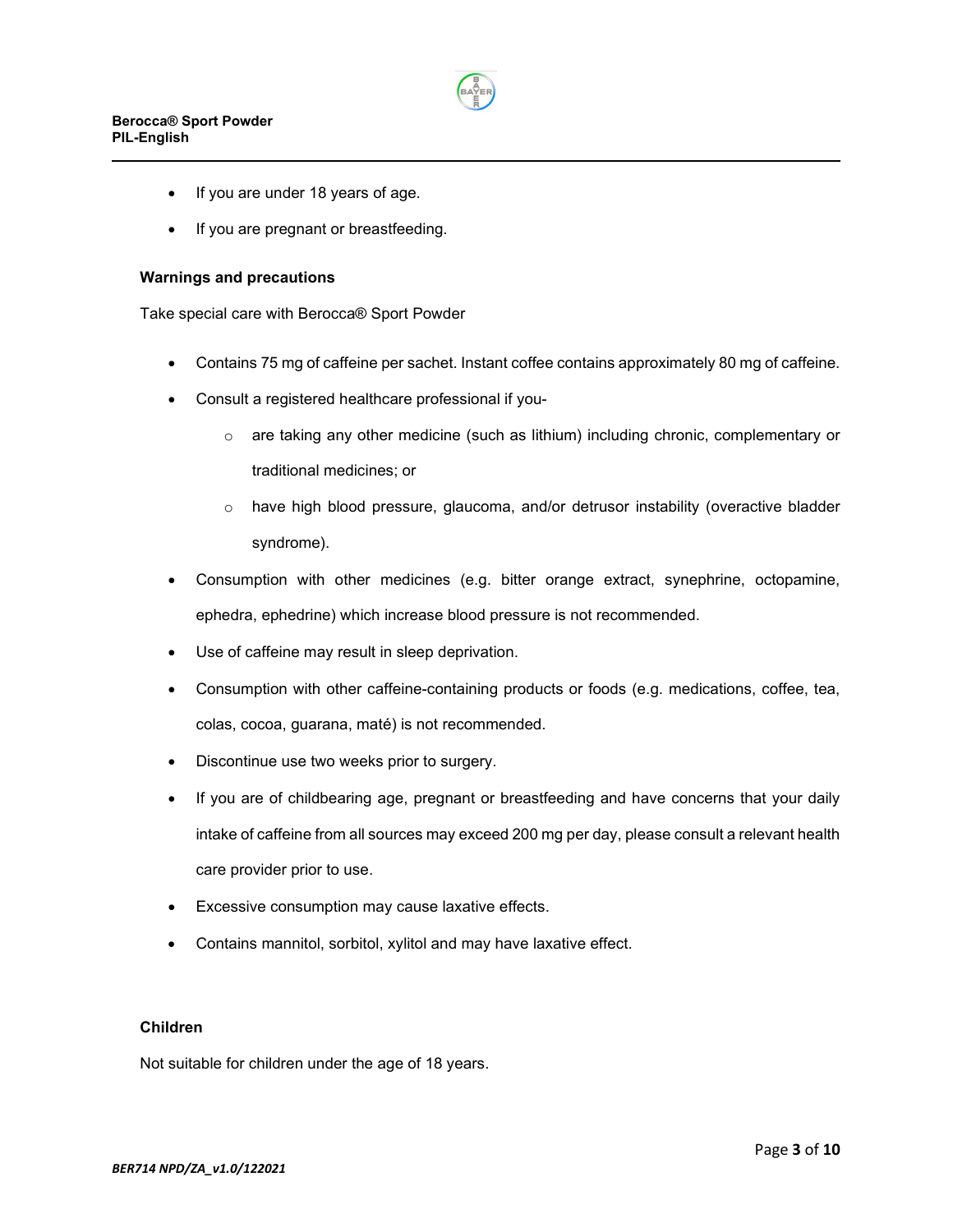

# **Other medicines and Berocca® Sport Powder**

Always tell your healthcare professional if you are taking any other medicine (This includes complementary or traditional medicine).

Do not consume with medicines that increase blood pressure.

| <b>Active ingredient</b> | <b>Medicine</b>                              | <b>Description</b>                                 |
|--------------------------|----------------------------------------------|----------------------------------------------------|
| Vitamin C                | Desferrioxamine (medicine used               | Vitamin C may enhance tissue iron toxicity,        |
|                          | to remove excess iron or                     | especially in the heart, causing cardiac           |
|                          | aluminum from the body.)                     | decompensation.                                    |
|                          | Cyclosporine<br>(immunosuppressive medicine) | Antioxidant supplementation including              |
|                          |                                              | vitamin C may reduce cyclosporine blood            |
|                          |                                              | level.                                             |
|                          | Disulfiram (a drug used to                   | Chronic or high doses of vitamin C may             |
|                          | support the treatment of alcohol             | interfere with the effectiveness of the            |
|                          | use disorder)                                | disulfiram.                                        |
|                          | Warfarin (blood thinning                     | High dose vitamin C may interfere with the         |
|                          | medicine)                                    | effectiveness of warfarin.                         |
| Vitamin B <sub>6</sub>   | Levodopa                                     | Pyridoxine enhances the metabolism of              |
|                          |                                              | levodopa, reducing its anti-parkinsonism           |
|                          |                                              | effects. However, this interaction does not        |
|                          |                                              | occur when carbidopa is in combination with        |
|                          |                                              | levodopa.                                          |
| Vitamin $B_{12}$         | Chloramphenicol (an antibiotic)              | Chloramphenicol may delay or interrupt the         |
|                          |                                              | reticulocyte response to vitamin B <sub>12</sub> . |
|                          |                                              | Therefore, blood counts need to be closely         |
|                          |                                              | monitored if this combination can't be             |
|                          |                                              | avoided.                                           |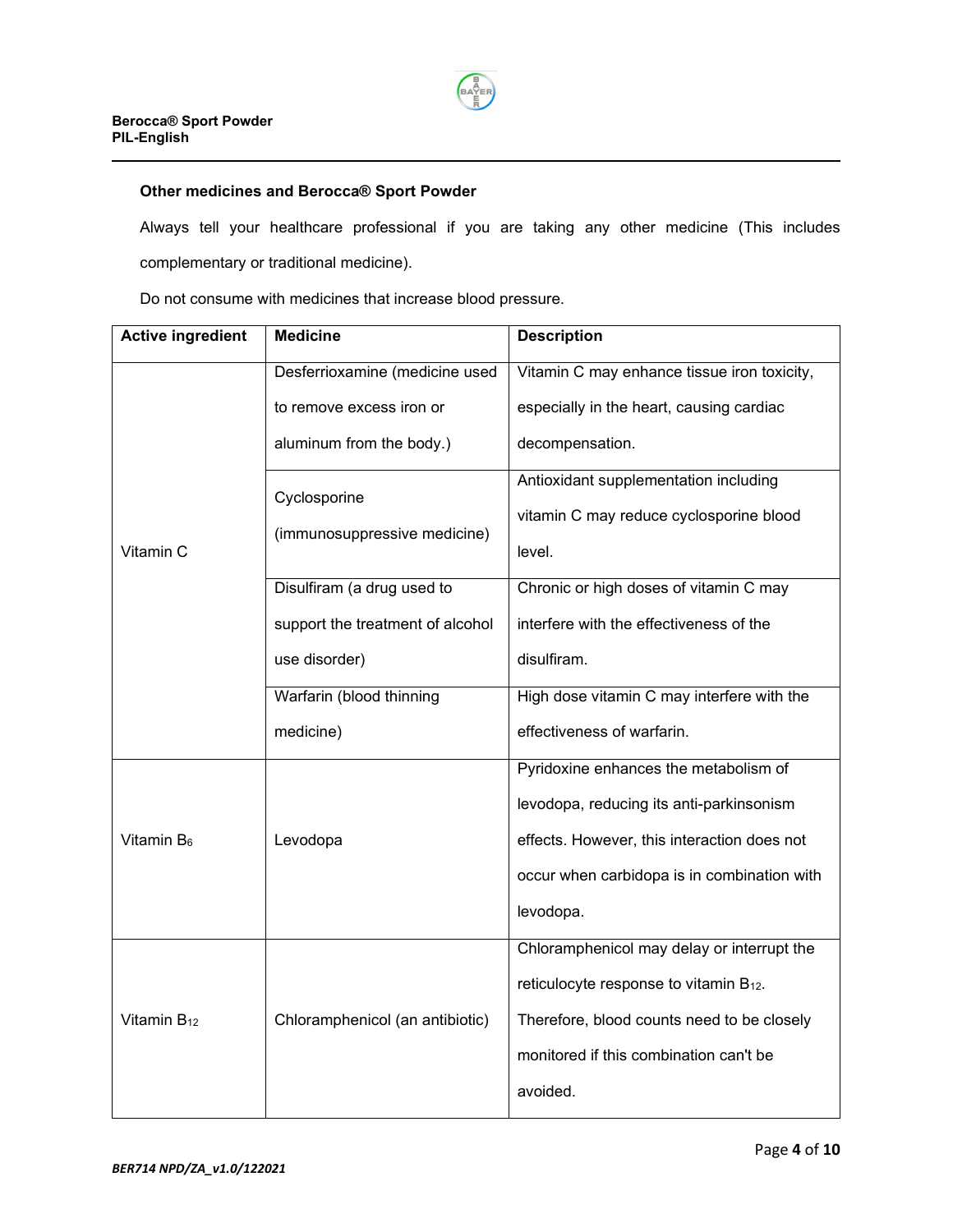

#### **Berocca® Sport Powder PIL-English**

|                   |                                             | Folic acid supplementation may reduce the        |
|-------------------|---------------------------------------------|--------------------------------------------------|
| <b>Folic Acid</b> | Methotrexate (immune system<br>suppressant) | effectiveness of methotrexate in the             |
|                   |                                             | treatment of acute lymphoblastic leukaemia,      |
|                   |                                             | and theoretically, the efficacy in the treatment |
|                   |                                             | of other cancers.                                |
| Calcium           | Thiazide Diuretics (water<br>tablets)       | Thiazide diuretics reduce the urinary            |
|                   |                                             | excretion of calcium. Due to an increased risk   |
|                   |                                             | of hypercalcemia, serum calcium should be        |
|                   |                                             | regularly monitored during concomitant use       |
|                   |                                             | of thiazide diuretics.                           |
| Magnesium, Zinc   | Potassium-Sparing Diuretics                 | Potassium-sparing diuretics also have            |
|                   |                                             | magnesium-sparing and/or zinc-sparing            |
|                   |                                             | properties. Increased magnesium and/or zinc      |
|                   |                                             | levels could result with concomitant use of      |
|                   |                                             | potassium-sparing diuretics and                  |
|                   |                                             | supplementation.                                 |
|                   | Tetracycline antibiotics                    | Polyvalent cations, such as calcium,             |
|                   | Quinolone antibiotics                       | magnesium, and/or zinc, form complexes           |
|                   | Penicillamine                               | with certain substances resulting in             |
| Calcium,          | Biphosphonates                              | decreased absorption of both substances.         |
| Magnesium, Zinc   | Levothyroxine                               | Separate intake of the product either 2 hours    |
|                   | Methyldopa                                  | before or 4 hours after other medication,        |
|                   | Mycophenolate mofetil                       | unless otherwise specified, will minimize risk   |
|                   | Eltrombopag                                 | for this interaction.                            |

# **Berocca® Sport Powder with food, drink and alcohol**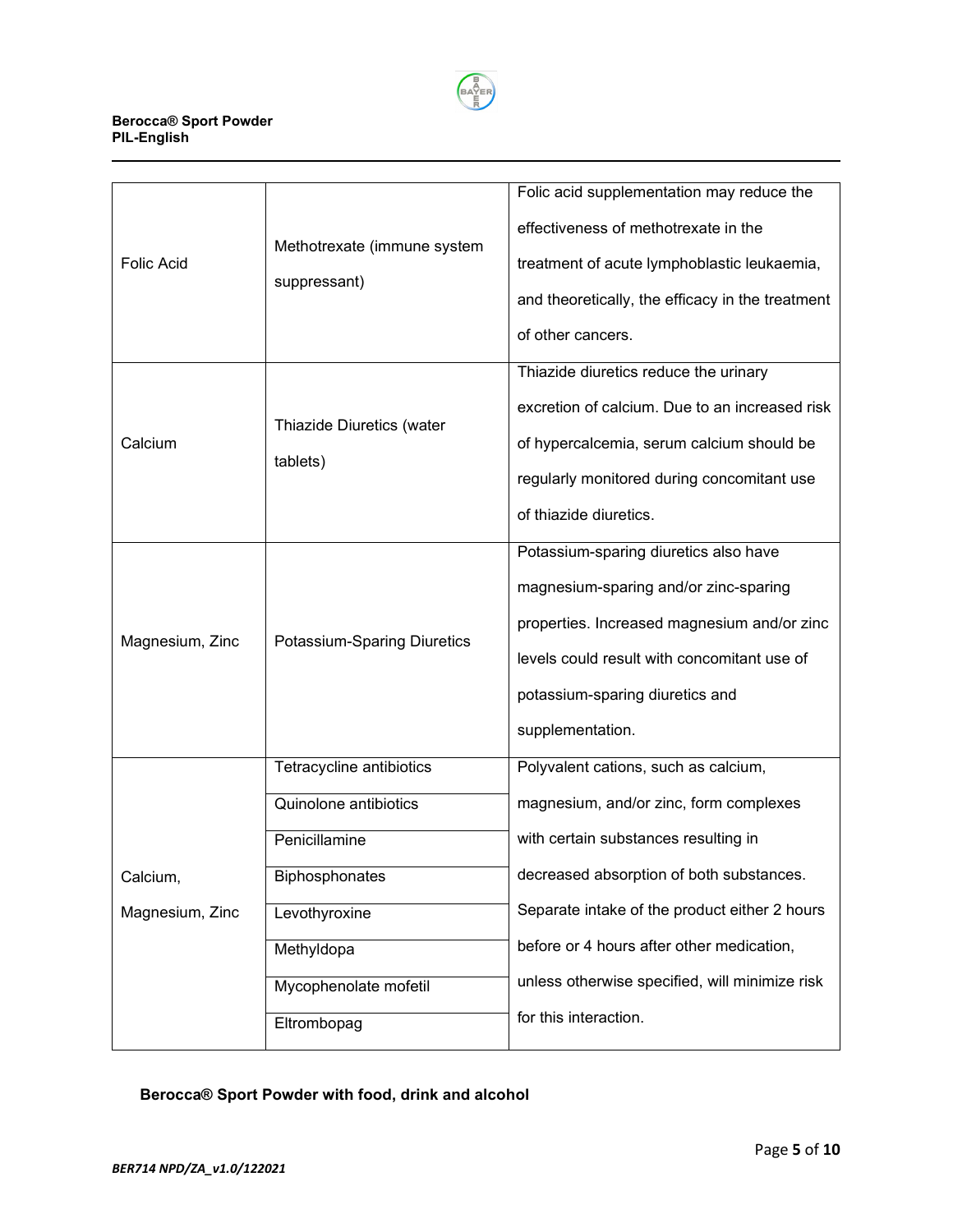

- Vitamin C may increase iron absorption. Patients with iron overload should avoid intake of vitamin C greater than 500 mg per day.
- Do not consume more than 300 mg of caffeine per day from all sources.
- Do not consume with other caffeine containing products (e.g. medications, coffee, tea, colas, cocoa, guarana).
- Do not take Berocca® Sport Powder with alcohol.

# **Pregnancy, breastfeeding and fertility**

Do not take Berocca® Sport Powder if you are pregnant or breastfeeding

**If you are pregnant or breastfeeding your baby, please consult your doctor, pharmacist or other healthcare professional for advice before taking Berocca® Sport Powder.**

# **Driving and using machines**

No effects on ability to drive and use machines have been observed.

#### **3. How to take Berocca® Sport Powder**

Always take Berocca® Sport Powder exactly as described in this leaflet or as your doctor or pharmacist has told you. Check with your doctor or pharmacist if you are not sure.

Take Berocca® Sport Powder orally directly onto the tongue before exercising.

## **The usual dose is:**

#### **Adults**:

Take 1 sachet daily before exercising- simply pour the powder directly on to the tongue.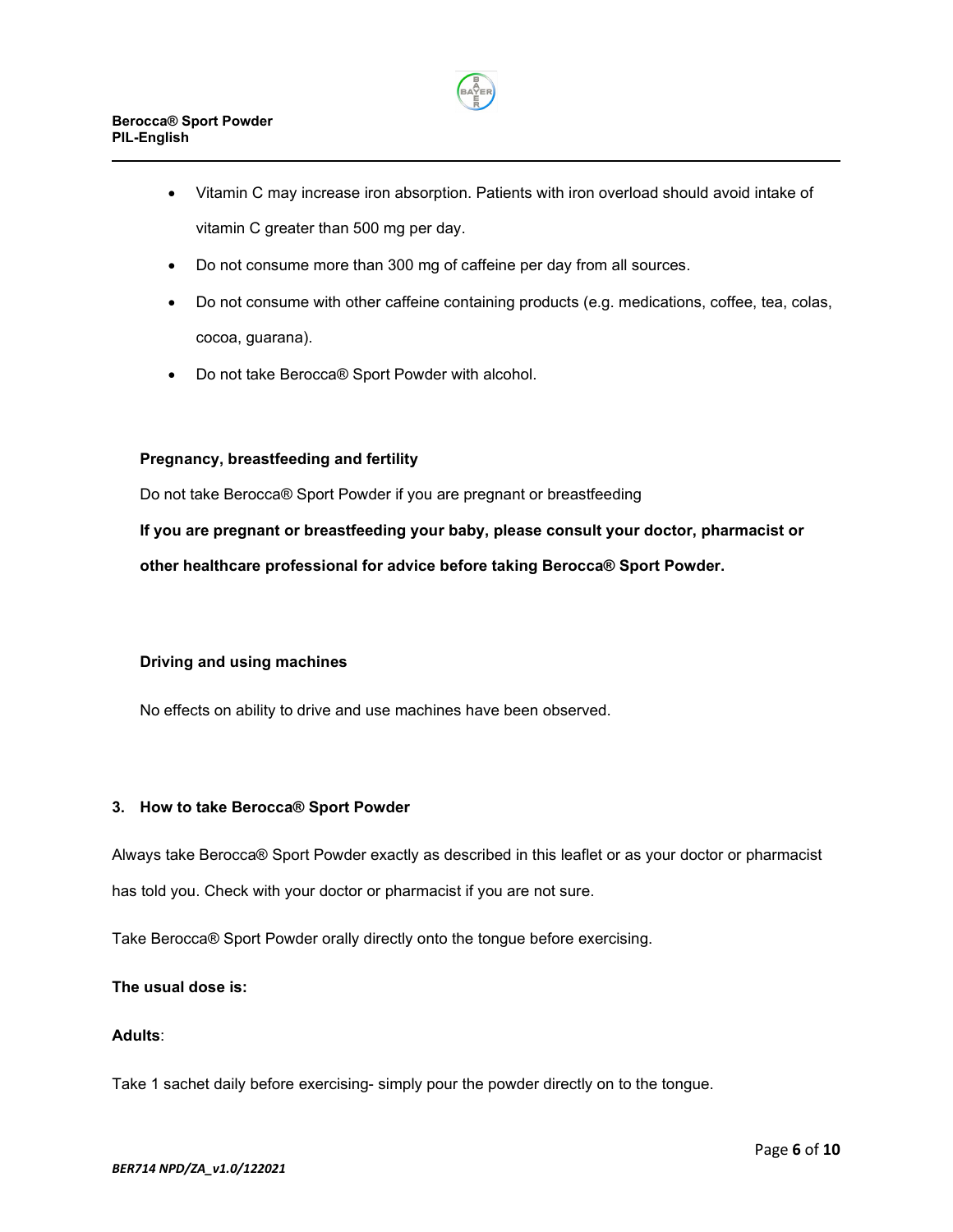

Do not exceed the recommended dosage of one sachet per day.

Not suitable for children under 18 years of age, pregnant or breastfeeding women.

Individuals are advised not to consume more than 300 mg of caffeine per day from all sources.

# **What to do if you take more Berocca® Sport Powder than you should**

There is no evidence that this product can lead to an overdose when used as recommended. General manifestation of overdose may include confusion and gastrointestinal disturbances such as constipation, diarrhoea, nausea, and vomiting.

If such symptoms occur, the product should be stopped, and a consult your doctor, pharmacist or other healthcare professional. If neither available, seek help at the nearest hospital or poison control centre.

#### **4. Possible side effects**

Berocca® Sport Powder can have side effects.

Not all side effects reported for Berocca® Sport Powder are included in this leaflet. Should your general health worsen or if you experience any untoward effects while taking Berocca® Sport Powder, please consult your doctor, pharmacist or other healthcare professional for advice.

Berocca® Sport Powder may cause some allergic reactions and symptoms may include difficulty breathing or swallowing, itchy throat, skin reddening and rash.

Rare gastrointestinal symptoms such as constipation, nausea, abdominal discomfort, diarrhoea and vomiting may occur.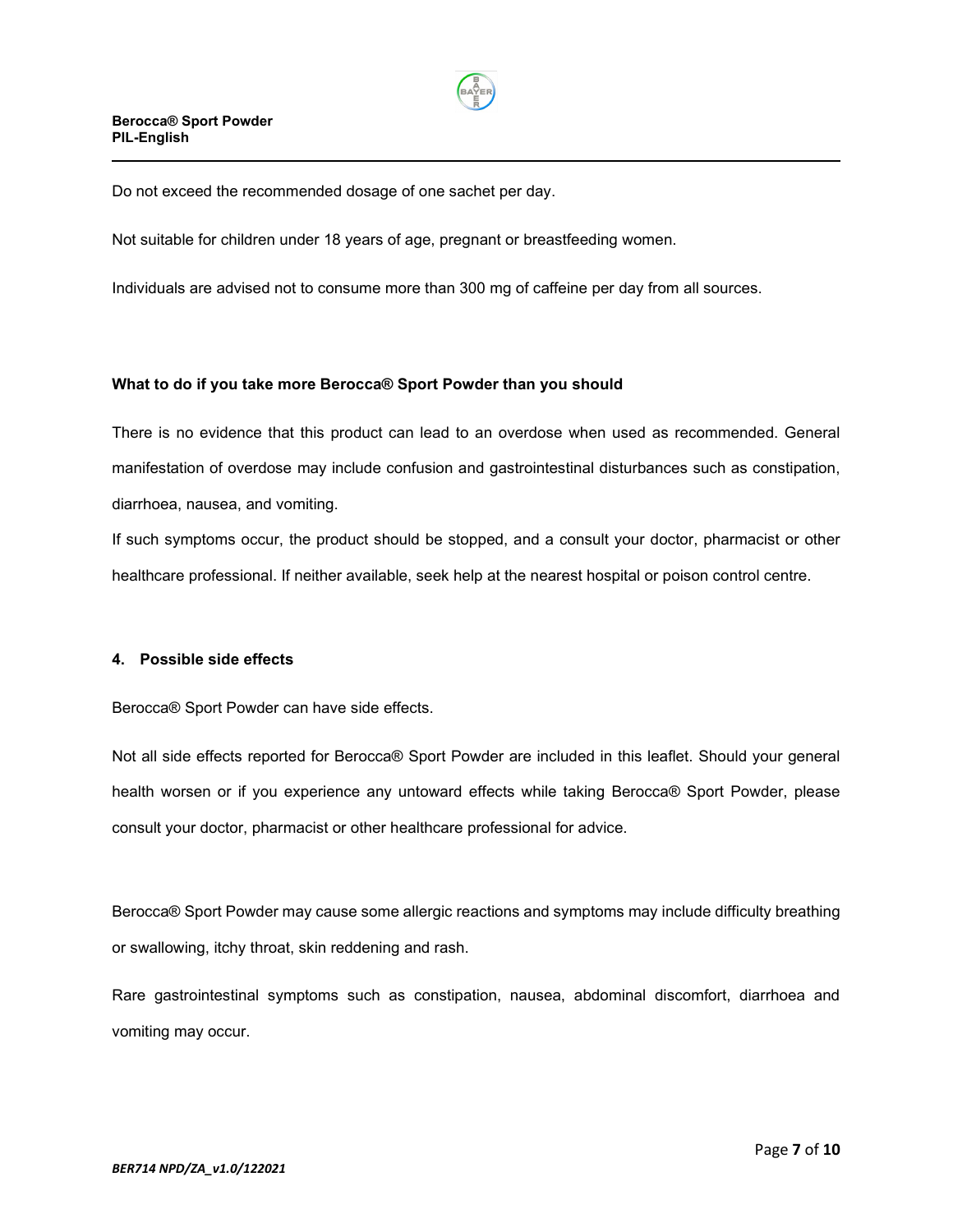

A slight orange-yellow discolouration of urine may be noticed, however this is harmless and is due to the Vitamin B2 in Berocca® Sport Powder.

# **Reporting of side effects**

If you get side effects, talk to your doctor or pharmacist. You can also report side effects to SAHPRA via the "**6.04 Adverse Drug Reaction Reporting Form**", found online under SAHPRA's publications: <https://www.sahpra.org.za/Publications/Index/8> or you can report the side effects directly to Bayer Pharmacovigilance Department by sending and email to [zapv@bayer.com](mailto:zapv@bayer.com) or via the Bayer website [\(www.bayer.co.za](http://www.bayer.co.za/) ). By reporting side effects, you can help provide more information on the safety of Berocca® Sport Powder.

#### **5. How to store Berocca® Sport Powder**

Store at or below 25 °C

Keep out of reach of children

Do not used after the expiry date stated on the label and carton.

Do not dispose unused medicines in drains or sewerage (e.g. toilets)

#### **6. Contents of the pack and other information**

#### **What Berocca® Sport Powder contains:**

**The active substances** of Berocca® Sport Powder are vitamin B1 (thiamine hydrochloride) 1,4 mg, vitamin B<sub>2</sub> (riboflavin-5-phosphate) 1,6 mg, vitamin B<sub>3</sub> (niacin) 18 mg, vitamin B<sub>5</sub> (pantothenic acid) 6,0 mg, vitamin B<sub>6</sub> (pyridoxine hydrochloride) 2,0 mg, folic acid 0,2 mg, vitamin B<sub>12</sub> (cyanocobalamin) 0,001 mg, biotin 0,1 mg, vitamin C 60 mg, calcium (calcium-D-pantothenate) 100 mg, magnesium (magnesium oxide heavy) 100 mg, zinc 9,5 mg (zinc citrate trihydrate) and caffeine 75 mg contained in each sachet.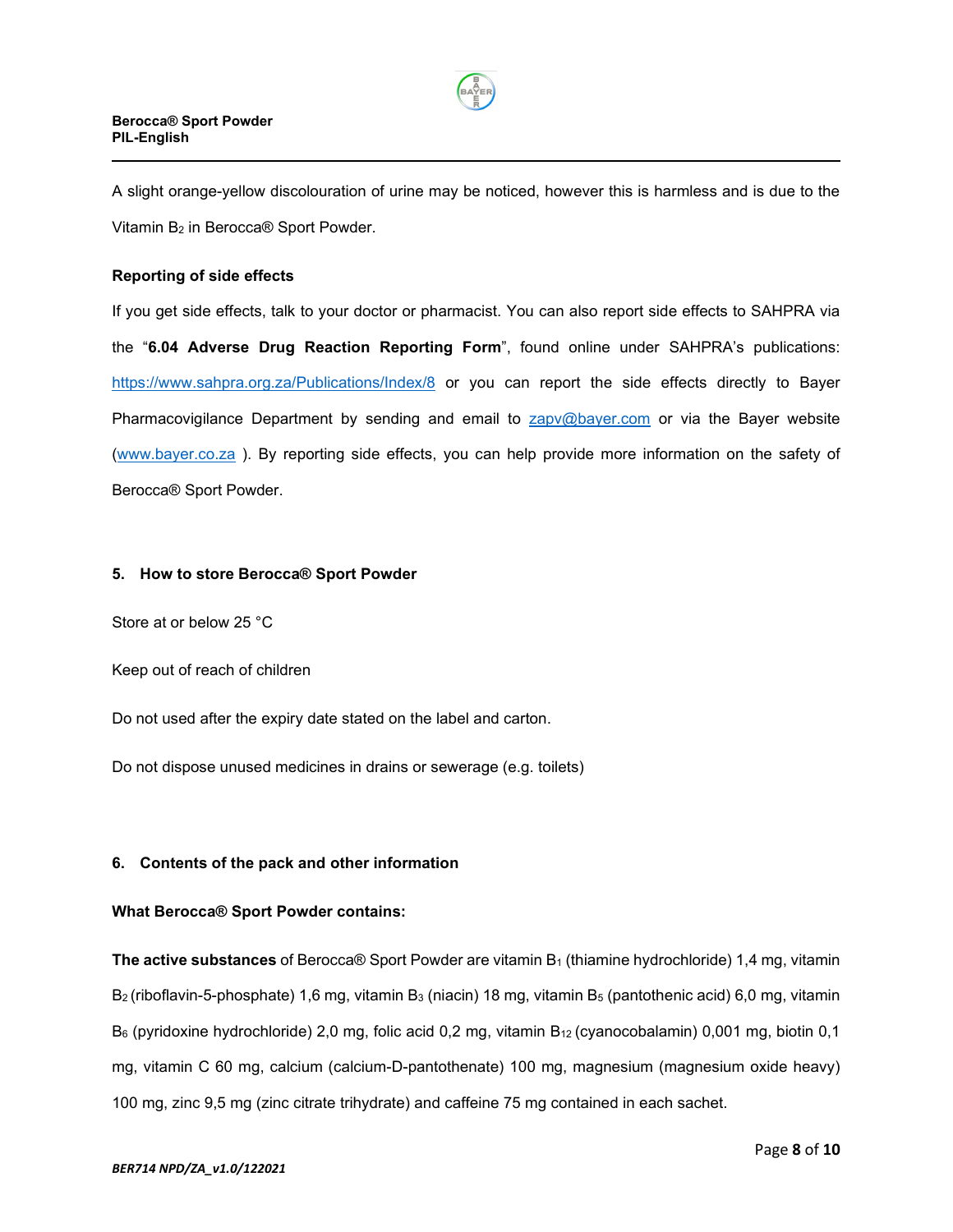

**The other ingredients** are xylitol, sorbitol, mannitol, citric acid anhydrous, sodium hydrogen carbonate, masking flavour bitterness, cola flavour, sucralose, apricot flavour and acesulfame potassium.

# **What Berocca® Sport Powder looks like and contents of the pack**

Berocca® Sport Powder is packed in aluminium foil sachets. The sachets are packed in cartons containing 14 units.

# **Holder of Certificate of Registration**

Bayer (Pty) Ltd.

27 Wrench road

Isando

1600

South Africa

Co Reg. no. 1968/011192/07

Tel: +27 11 921 5000

## **This leaflet was last revised in**

07 December 2021